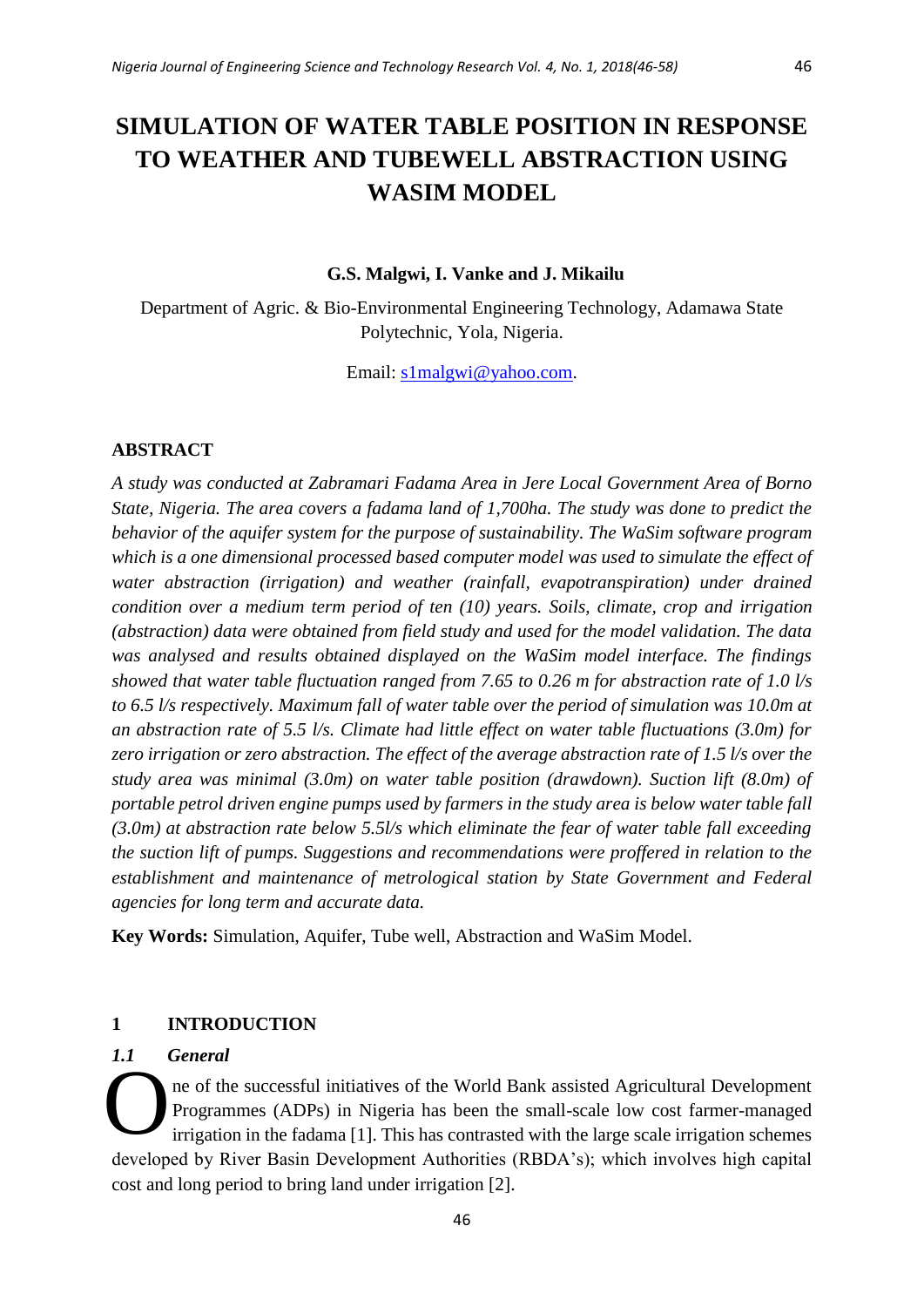Small scale fadama irrigation in Borno State has been identified as a key source of agricultural growth [3]. The usage of shallow aquifer is on the increase as a source of both domestic and agricultural water supply. Human activities such as dam construction have also resulted in draw down of groundwater table and piezometic levels downstream [4].

As the usage increases, there must be a tool for predicting the behavior of the aquifer system for the purpose of sustainability. Thus, modeling has become an indispensable tool for quantifying soil physical and chemical processes in the unsaturated and saturated zone as

well as aquifer for fadama development [5], [6], [7], [8], [9], [10] and [11]. One of such model is groundwater model which can generally be used in the analysis of many groundwater problems [10], [11], and [12],

WaSim model, [10], [11], a one dimensional process based model (Water Balance Model) was thus used to simulate the water table in Zabramari Fadama area of Borno State. The model is multilayer that simulates soil water balance and water table under both drained and untrained environment, [10].

# *1.2 Extent and potentials of fadama in Borno state*

Borno state has an area of about 69436km<sup>2</sup> with population of about 4.1 million, [13]. The ecology is fragile but notwithstanding, agriculture is the main stay of the economy. Economic returns from fadama development have been estimated to be over 30% [14]. Out of the total land area of Borno State, the irrigable fadama land is estimated to be about 550,000 hectare which is about 17.5% of the total fadama land in Nigeria [15]. The fadama covers the low land areas around the River Banks and the Lake Chad area which have high potentials for agricultural development under irrigation [15].

# *1.3 Problems of fadama development*

Tube well/wash bores irrigation schemes where each farmer having his own water supply to irrigate 1 to 2 hectares of land to produce crops such as tomatoes and vegetables has been successful and very attractive. However, the question still remains; how sustainable is this development? [16] and [4]. There has been significant increase in fadama production and more tube wells and wash bores are sunk for irrigation. In spite of this, detailed studies to generate adequate data for planning and managing the fadama resources for sustainability has not been put in place [4]. Strategic plans have not been put in place to safe-guard over-exploitation. Monitoring wells were not constructed to monitor seasonal and annual fluctuation of groundwater levels. [17] and [18]. In the past two years, aquifer abstraction for domestic water supplies within the metropolis has more than doubled (personal communication with the residents within Maiduguri metropolitan city). These may constitute great problem to both medium and long term sustainability of fadama development in the state particularly that of Zabramari [17], [18] and [19].

# *1.4 Hydrogeology of the area*

The Zabramari fadama consists of deltaic out wash deposit formed where the Ngadda and Goya Kyauwo River joined together and bridged the Bama ridge. The outwash deposit is complex due to repeated shifting of stream channels and inter fingering with coarse grained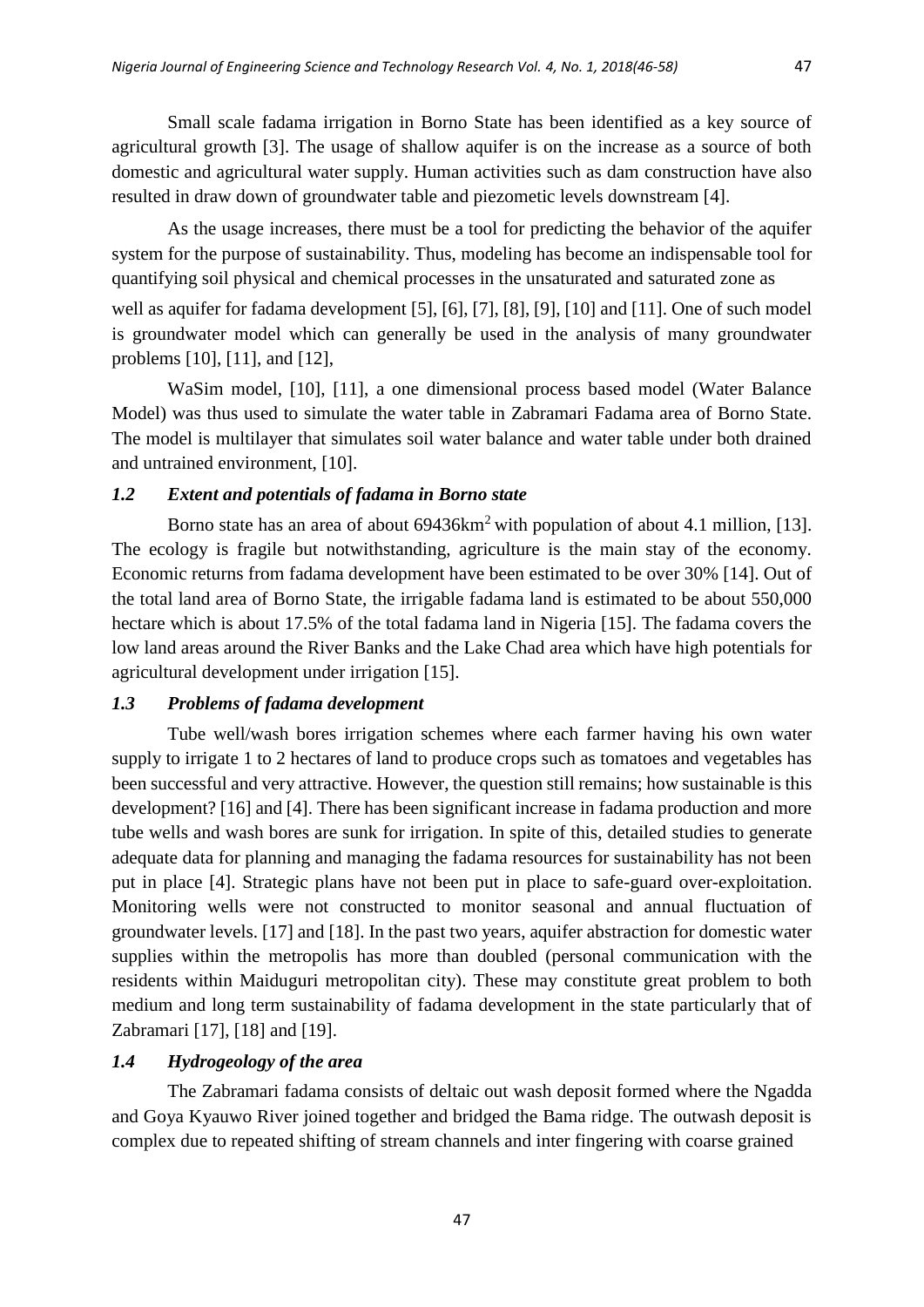materials [15]. The aquifer ranges from confined to unconfined depending on the thickness of the surface clay in relation to static water levels [15]. The fadama has good potentials for tube

Remnant drainage is apparent to far north-east of Leje. The recharge of the aquifer underplaying the flood plain occurs through infiltration of water from the rivers [15]. The surface materials over most of the floodplains are clays and silts, which have low granular hydraulic conductivity. However desiccations and cracks are quite common in the clays. These openings also provide pathways for flood water to infiltrate downward to recharge the aquifer, [18].

well development. Yields of 1 to 1.5 l/s are obtainable and static water level is about 4.5m [15].

## *1.5 WaSim model*

WaSim is a process based model developed by [10]. The model carries out a onedimensional daily soil water balance. It aims to simulate the soil water storage and rates of inputs (rainfall or irrigation) and output (evapotranspiration and drainage) of water in response to climate, irrigation and canal seepage where relevant as shown in Figure 1. The model also simulates changes in root zone soil water content and water table position in response to weather and water management practices (Figure 1).

It uses a five-layer soil water balance model to estimate the changes on a daily basis, taking into account input of rainfall or irrigation and output of evapotranspiration or drainage (modified for the crop cover and soil status and deep percolation, [10]. The deep percolation forms the input into water table model.



Figure 1. Overview of Wasim Model [10]

To run the model a time series of daily rainfall and reference evapotranspiration data are required. [10]. In addition to the crop and soil parameters, irrigation and drainage need to be defined. Wasim requires six sets of input data to simulate soil/water content redistribution.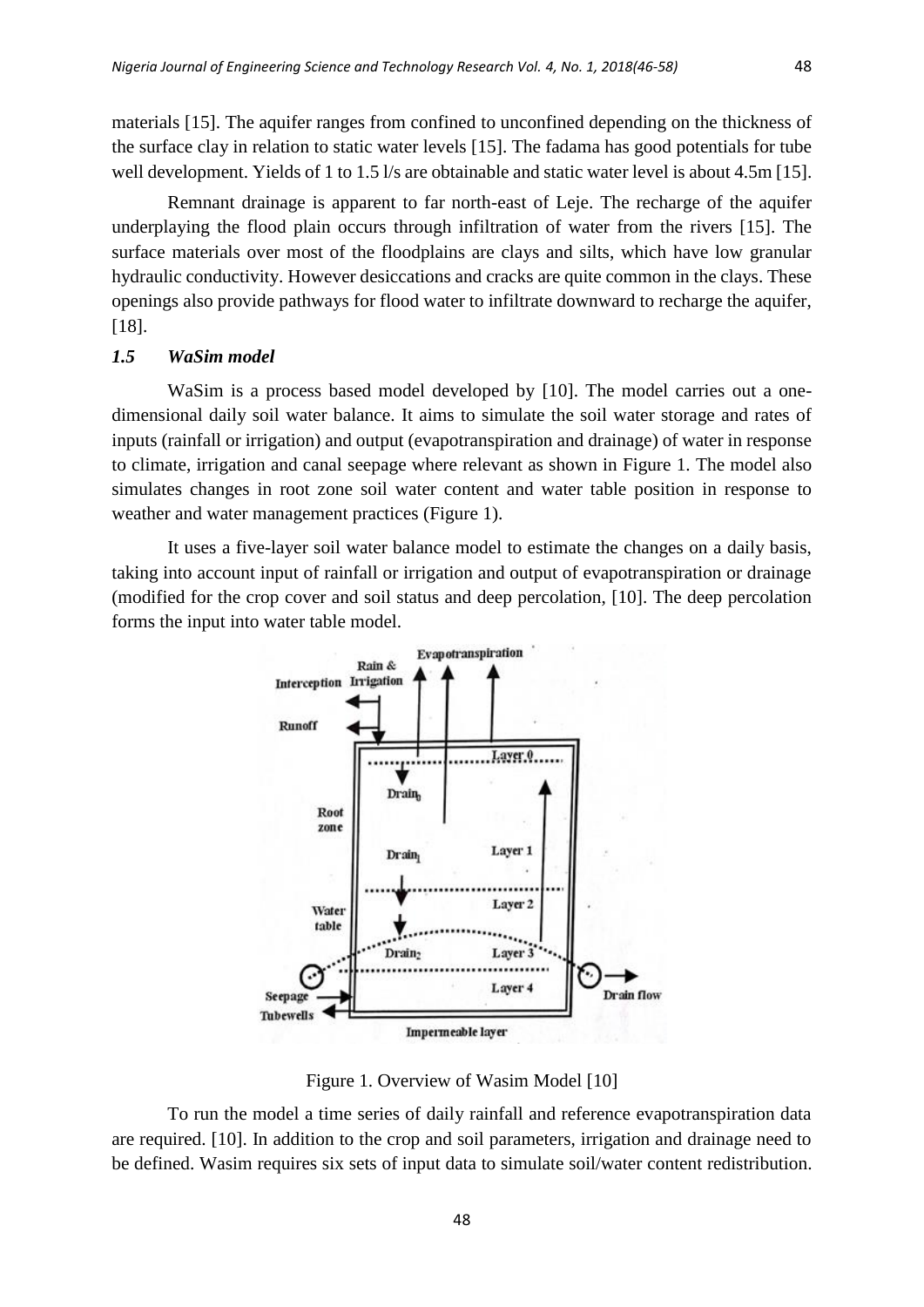These relate to the climate, soil, crop, irrigation, drainage and management practices. For the climate, the model requires daily rainfall and reference evapotranspiration, [10]. The minimum soil specific inputs are fraction of silt, clay and sand (soil type), soil infiltration, soil water content and hydraulic conductivity. For the crop, the major requirements are the sowing, maturity, harvesting dates and vegetative covers. The irrigation inputs data require scheduling rules and application rate while the drainage input requires drain diameter, drain spacing and depth. The management practices can be represented using the intervention menu on the animated display Figure 2 [10].

The model works through an animated graphical simulation of the crop growth, water balance output, water table position and salinity as shown in Figure 2. The output given in the model include, actual evapotranspiration, surface-run-off, soil water moisture in root zone, rainfall, irrigation, flow to drain and water table depth etc.



Figure 2. Overview of Wasim Model [10]

# **2 MATERIALS AND METHODOLOGY**

# *2.1 Study Area*

The study area selected is Zabramari fadama area in Jere local government area of Borno State. Zabramari is rated among the excellent fadama with high potential for development [15]. The area covers a fadama land of 1,700 ha, [20]. It is located north-east of Maiduguri between latitude  $11^{\circ}40^1$  and  $12^{\circ}05^1$ ' N and longitude  $13^{\circ}05$ ' and  $13^{\circ}020$ ' E.

# *2.2 Materials*

Materials used for the study were laptops and mainly soil sampling equipment (Hand Auger and Soil Core Sampler), laboratory equipment (Balances, Ovens and conductivity apparatus), evaporation tank, piezometers, pumps and data obtained from metrological equipment of weather stations.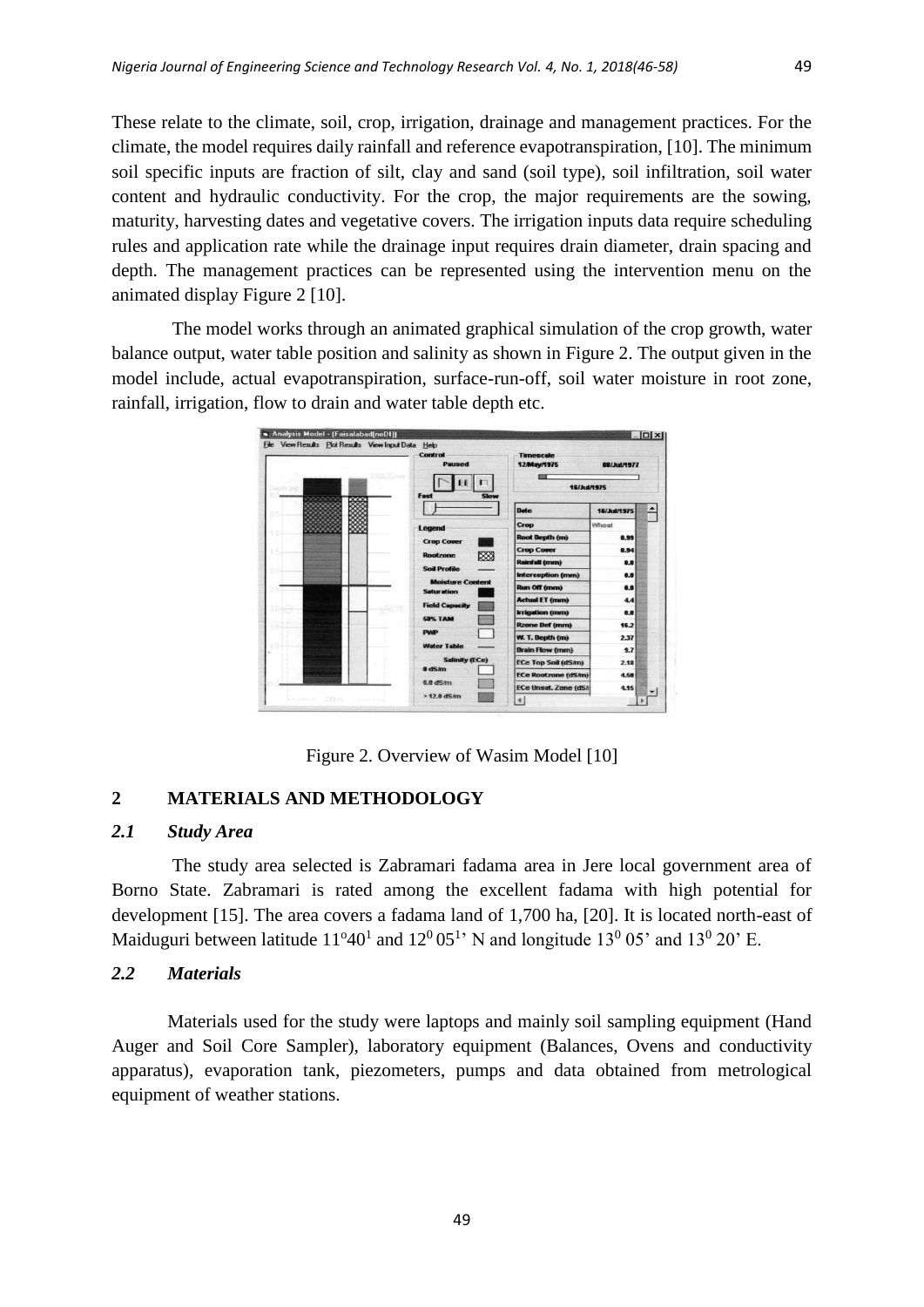### *2.3 Methodology*

Annual rainfall and reference evapotranspiration data were obtained for the year 1994 to 2003, from the metrological stations at Chad Basin Development Authority (CBDA), College of Agriculture Maiduguri, and Maiduguri International Airport. Climatic data were converted to ACS II type of climatic file data. The period selected for the simulation (10 years) corresponds to medium term simulation period. Soil physical data were carefully selected from literature and some from records of previous field studies. The soil input data used in running the computer based model was obtained from field survey report of the study area (Table 1). Soil, irrigation, climate and crop data of the study area were entered as input data (Tables 1, 2, 3 & 4). Assumption made include; one hectare was the area of abstraction over the period of simulation, depth to impermeable layer was 10m and pumping was 6 hours per week. Average abstraction rate over the area was 1.5l/s. Abstraction rate intervals used was 0.5 l/s.

| <b>Soil Name</b>                      | Zabjere Fluvial |
|---------------------------------------|-----------------|
| <b>Soil Type</b>                      | Silty Clay Loam |
| <b>Saturation Point (%)</b>           | 47.10           |
| <b>Field Capacity</b>                 | 35.00           |
| <b>Permanent Wilting Point (%)</b>    | 20.80           |
| <b>Saturated Paste (%)</b>            | 47.50           |
| <b>Hydraulic Conductivity (m/day)</b> | 0.036           |
| <b>Curve Number (USSCS)</b>           | 50.00           |
| Leaching Efficiency $(\% )$           | 75.00           |

| Table 1 Soil Input data |  |  |  |
|-------------------------|--|--|--|
|-------------------------|--|--|--|

|  |  |  |  | Table 2. Climatic Input data/run parameters |
|--|--|--|--|---------------------------------------------|
|--|--|--|--|---------------------------------------------|

| <b>Parameter</b>           | <b>Climatic data</b>                               |
|----------------------------|----------------------------------------------------|
| <b>Climatic File</b>       | C:\document and Settings/Admin                     |
| <b>Station Description</b> | Zabjere bowl. Maid.                                |
| <b>Start Date</b>          | 1/1/94                                             |
| <b>Finish Date</b>         | 31/12/2003                                         |
| Run                        | All dates in Climatic file $(1/1/94 - 31/12/2003)$ |
|                            |                                                    |

50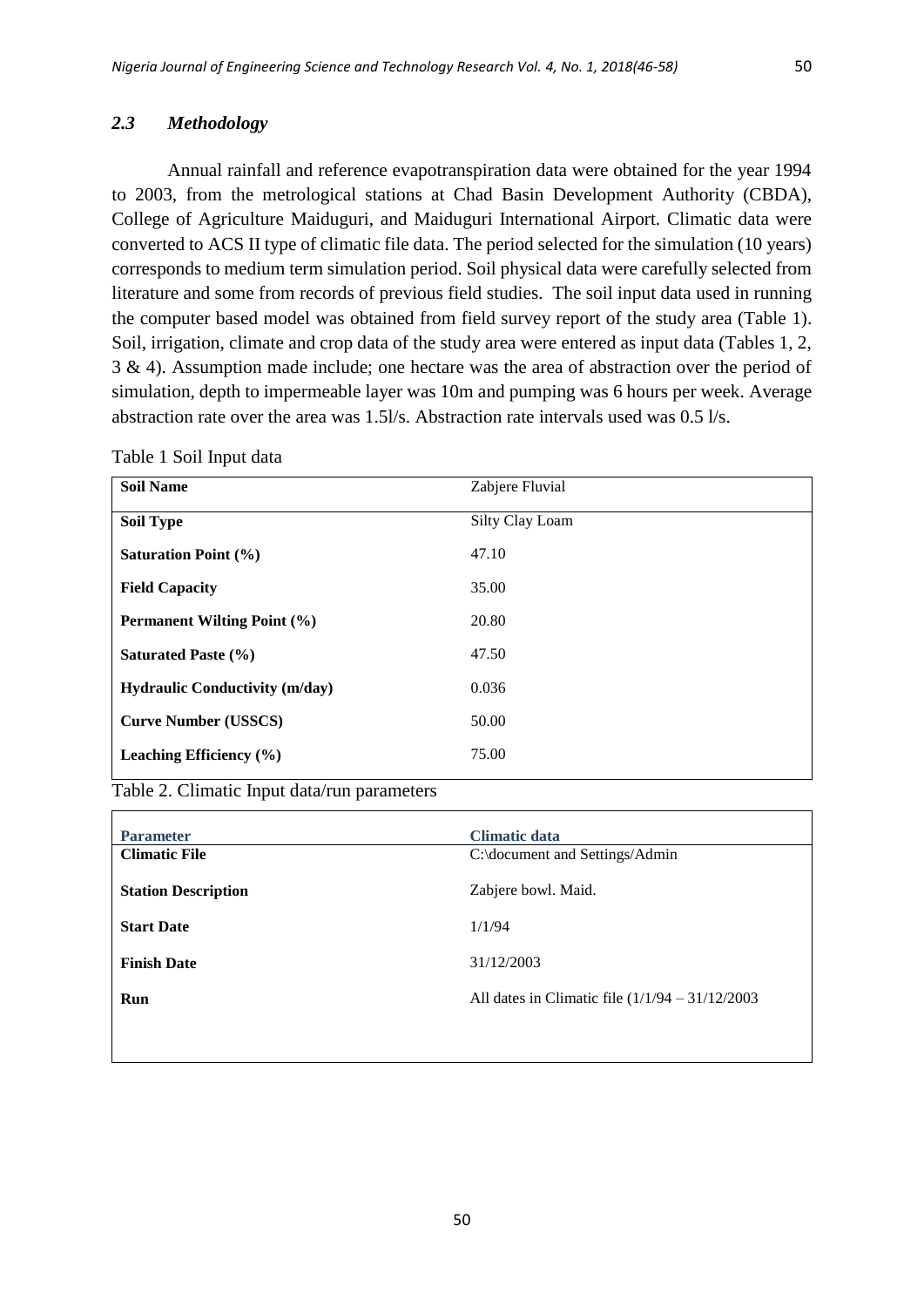|              | I |
|--------------|---|
|              |   |
| I<br>I<br>۰. |   |

| Parameter                                           | Crop data                  |
|-----------------------------------------------------|----------------------------|
| Crop Name                                           | Tomatoes                   |
| Crop Numbers                                        | One $(1)$                  |
| <b>Planting Date</b>                                | 30 <sup>th</sup> September |
| Planting Depth (m)                                  | 0.10                       |
| <b>Emergence Date</b>                               | Day 7 (06/Oct.)            |
| 20% Cover                                           | Day 37 (05/Nov.)           |
| Full Cover                                          | Day 67 (05/Dec.)           |
| Growth Period                                       | Days 145                   |
| <b>Harvest Date</b>                                 | 21 <sup>st</sup> February  |
| Max Root Date                                       | Day 60 (28/Nov.)           |
| Max Cover (%)                                       | 100                        |
| Multch Cover (%)                                    | 0.00                       |
| Full Cover (%)                                      | 100                        |
| Max Root Depth (m)                                  | 1.00                       |
| Adjustment for interception a, & b) Peff = $a(p-b)$ | 0.00                       |
| P-Traction yield response                           | 0.50                       |
| Salinity threshold / (ds/m)                         | 1.70                       |

# Table 3. Crop Input Data

# Table 4. Irrigation/Tube well drain

| Parameter                                    | Irrigation               | <b>Tubewell Drain</b> |
|----------------------------------------------|--------------------------|-----------------------|
| Irrigation Plan Name                         | Washbore                 |                       |
| $Crop$ (I)                                   | Tomatoes                 |                       |
| Timing of Irrigation (Fixed Depletion % TAM) | 25                       |                       |
| Return to Fixed Depletion (% TAM)            | 25                       |                       |
| Schedule date                                | 30/Sept.                 |                       |
| Finish date                                  | 07/Jan., Day 100         |                       |
| Drain diameter (m)                           |                          | 0.10                  |
| Depth of drain (m)                           |                          | 3.00                  |
| Spacing of Drain                             |                          | 35.00                 |
| Depth to impermeable layer (m)               | $\overline{\phantom{a}}$ | 10.00                 |
| Abstraction rate $(L/S)$                     | $\overline{\phantom{a}}$ | $0.00 - 6.5$ L/S      |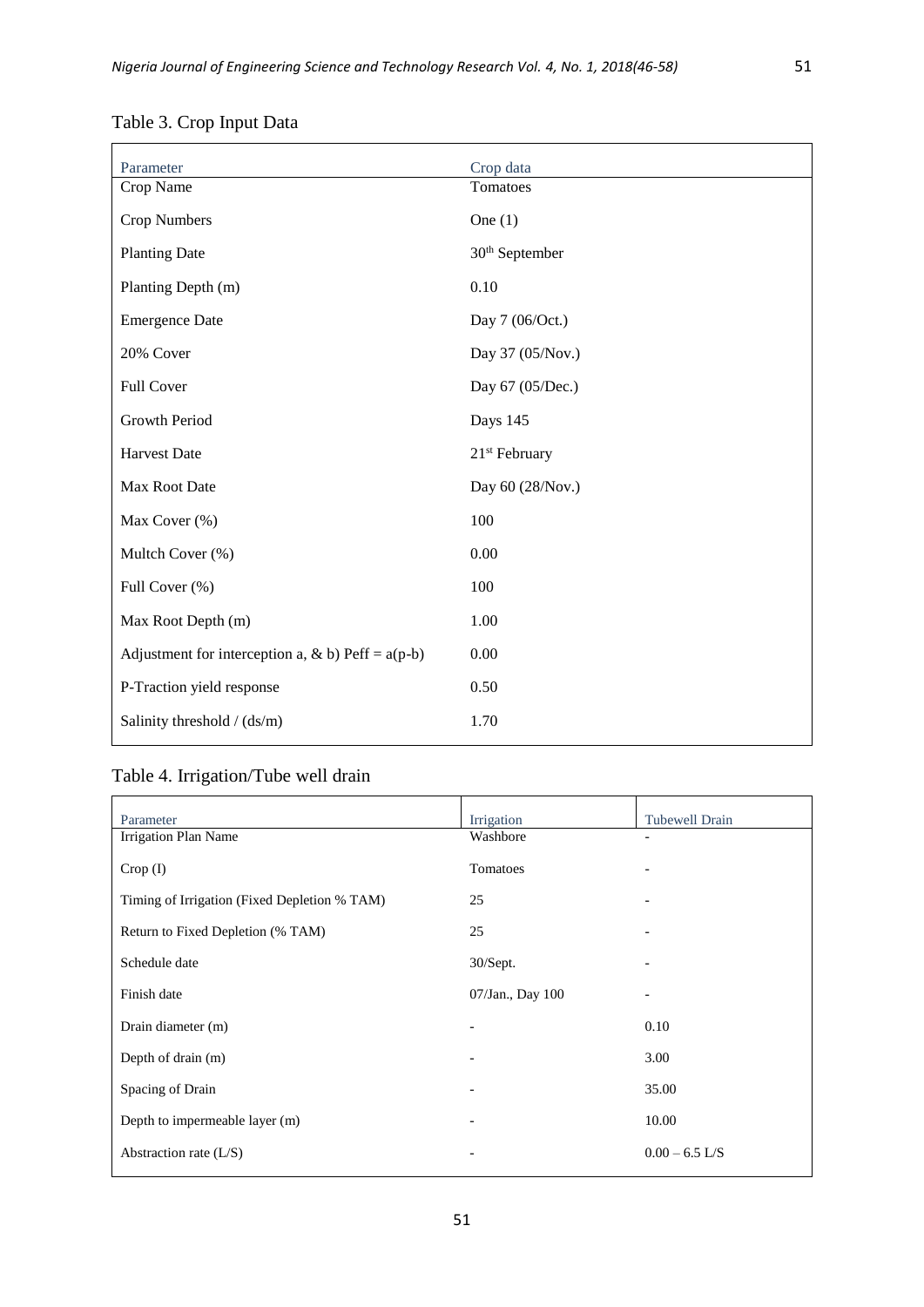Simulation of the water table position in response to tube well abstraction was then carried out by varying the rate of tube well abstraction from 0.00 to 6.50 l/s. For the effect of climate on the water table position, the spatial variation of rainfall and the reference evapotranspiration were the key factors indicating the response over the ten-year period of simulation based on the following major processes in WaSim Model*.* They include; evaporation, transpiration, surface runoff, redistribution of soil water, drainage and losses from water table due to abstraction. The most important equation in built in the model are:

#### *Evaporation*

Open water evaporation occurs when the water table rises up to the soil surface and ponding occurs. In this case the soil is treated as open water evaporation loss and the rate is proportional to the reference evapotranspiration [14].

$$
ET_{oi} = K_p E_{oi} \tag{1}
$$

Where;

 $E_{oi}$  = open water evaporation on day i, mm.  $ET_{oi}$  = reference evapotranspiration on day i, mm.  $K_p$  = open water evaporation (pan) coefficient, dimensionless, 0.80.

## *Surface run*-*off*

Surface runoff is comprised of two components; runoff due to intense rainfall (infiltration excess) and runoff due to saturated soil. As the rainfall data used to derive the water balance model is only available on a daily time step, daily surface runoff due to the intensity of rainfall R is estimated using the USSCS curve number method [15].

$$
R1 = \frac{(P - 0.28s)^2}{(P + 0.28s)}
$$
(2)

Where;

 $R_1$  = surface runoff mmd<sup>-1</sup>  $P =$  gross rainfall mmd<sup>-1</sup>  $s =$  maximum storage for the given antecedent conditions, mm.

#### *Drainage*

If the water fraction of any compartment is brought above saturation, any excess is assumed to be transferred to the compartment below it immediately by drainage. If the volume water fraction is between field capacity and saturation, then drainage released from compartment is calculated [10] as;

$$
q = \tau \left(\theta - \theta_{fc}\right) \left(e^{(\theta - \theta f c)} - 1\right) / e^{\theta \text{sat} - \theta f c} - 1\right) \times 1000 \text{mm/m} \quad [10] \text{ as};\tag{3}
$$

Where

 $q =$ drainage from compartment

 $\tau$  = drainage constant dimensionless

 $\theta$  = volume of water fraction dimensionless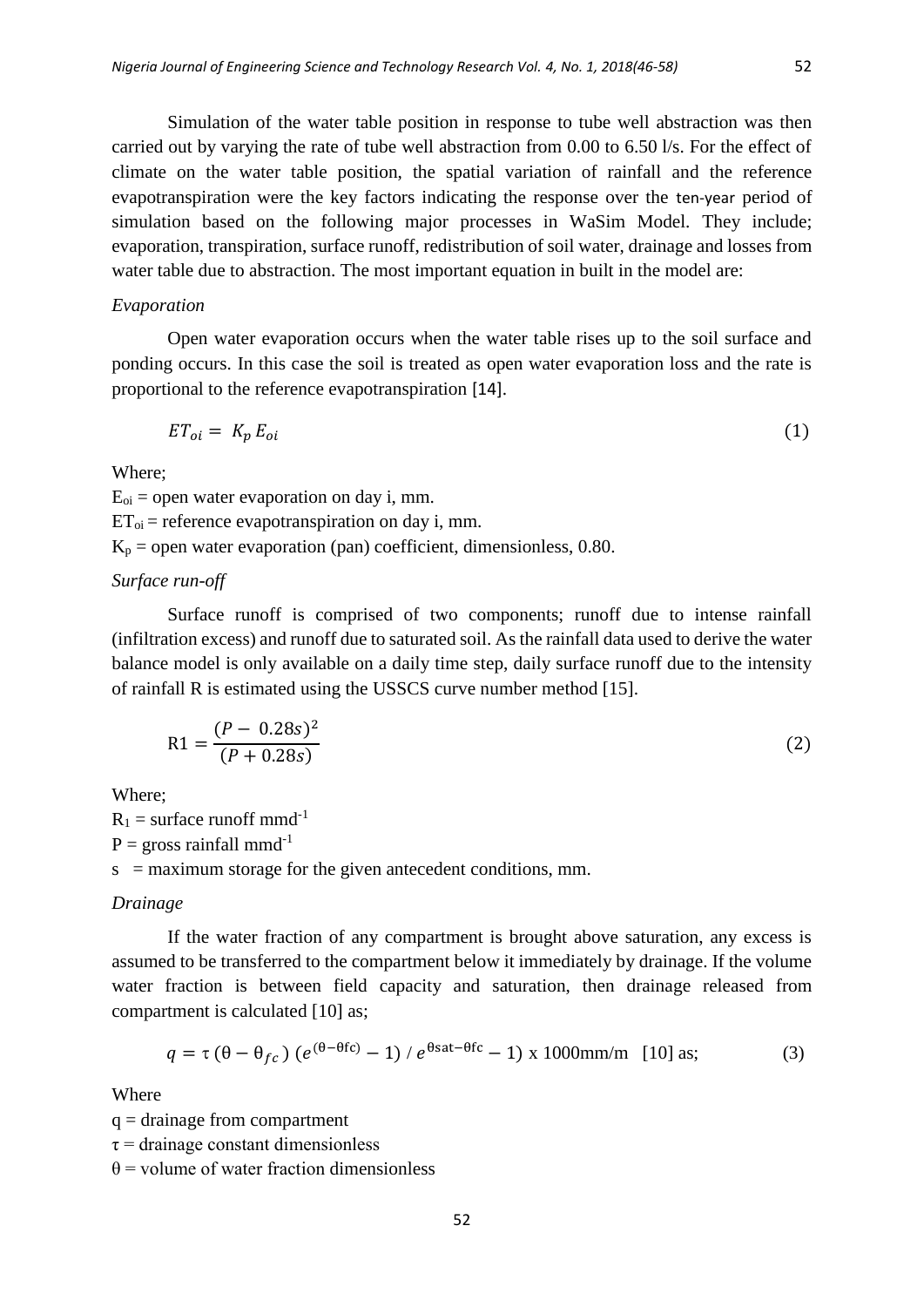$\theta_{\text{fc}}$  = volume of water fraction at field capacity, dimensionless

 $\theta_{\text{sat}}$  = volume of water fraction at saturation, dimensionless

# *Losses from the water table due to tube well abstraction*

Tube well abstraction (drainage) is assumed to extract water from the water table at a constant rate of 2.0 l/s for 6 hours pumping daily. The net flux from water table is calculated from the equation;

$$
V_s = E_{gw} + T_{gw} + q_r - q - q_s \tag{4}
$$

Where

 $Vs = Net flux from water table to root zone, mmd<sup>-1</sup>$  $E_{gw}$  = contribution from water table to soil evaporation, mmd<sup>-1</sup>  $T_{gw}$  = contribution from water table to transpiration, mmd<sup>-1</sup>.  $q_r$  = daily extraction of tube well, mmd<sup>-1</sup>  $q =$  drainage from lower unsaturated compartment, mmd<sup>-1</sup>

 $q_s$  = seepage from canal or river channel.

# **3 RESULTS AND DISCUSSION**

#### *3.1 Fluctuation of water table.*

Maximum fall of water table of 10.00m was recorded between the months of July to August, while Minimum 2.86 m was recorded between October to December. The fluctuation of water table depth was moderate because during the raining season the aquifer is being recharged by the streams which probably balance the abstraction rate. Maximum water table fall was experienced throughout the raining season and minimum during the dry season because of the time it takes for the stream to be flooded and subsequent recharge of the aquifer. Another reason could also be attributed to the trends of evapotranspiration, which was maximum during the month of March/April and minimum during the month of December and January.

At zero abstraction rate (i.e. zero irrigation), the fluctuation of water table depth ranges from 2.86m to 3.0m (i.e. 0.14m difference), implying that effect of weather on water table position is minimum. Annual fluctuation of water table poison for abstraction rate of 1.0 l/s to 6.5 l/s ranges from 3.0m to 10.0m over the period of simulation (i.e. 7.0m difference). This value indicates that there is much disparity between zero (0) and 6.5l/s abstraction and it could be inferred that the effect of tube well abstraction on water table position is significant.

At abstraction rate of 1.0l/s to 5.0l/s, the maximum water table fluctuation was 3.0m and minimum being 2.86m. This slight variation could be due to the low hydraulic conductivity (0.036 m/day) and drainage coefficient (0.09). Water table fluctuations at abstraction rate of 1 l/s to 5.0 l/s remain constant (ranging from 3.0m to 2.86m until at an abstraction rate of 5.5 l/s and above). At this abstraction rate, the rate of recharge balances up the abstraction. At an abstraction rate of 5.5 l/s to 6.5 l/s however, there was a drastic fall of water table, maximum being 10.0m and minimum 3.0m (Table 5). It could be concluded that rate of abstraction is higher than the rate of recharge during the drier periods.

Table 5. Water table depth position at various abstraction rates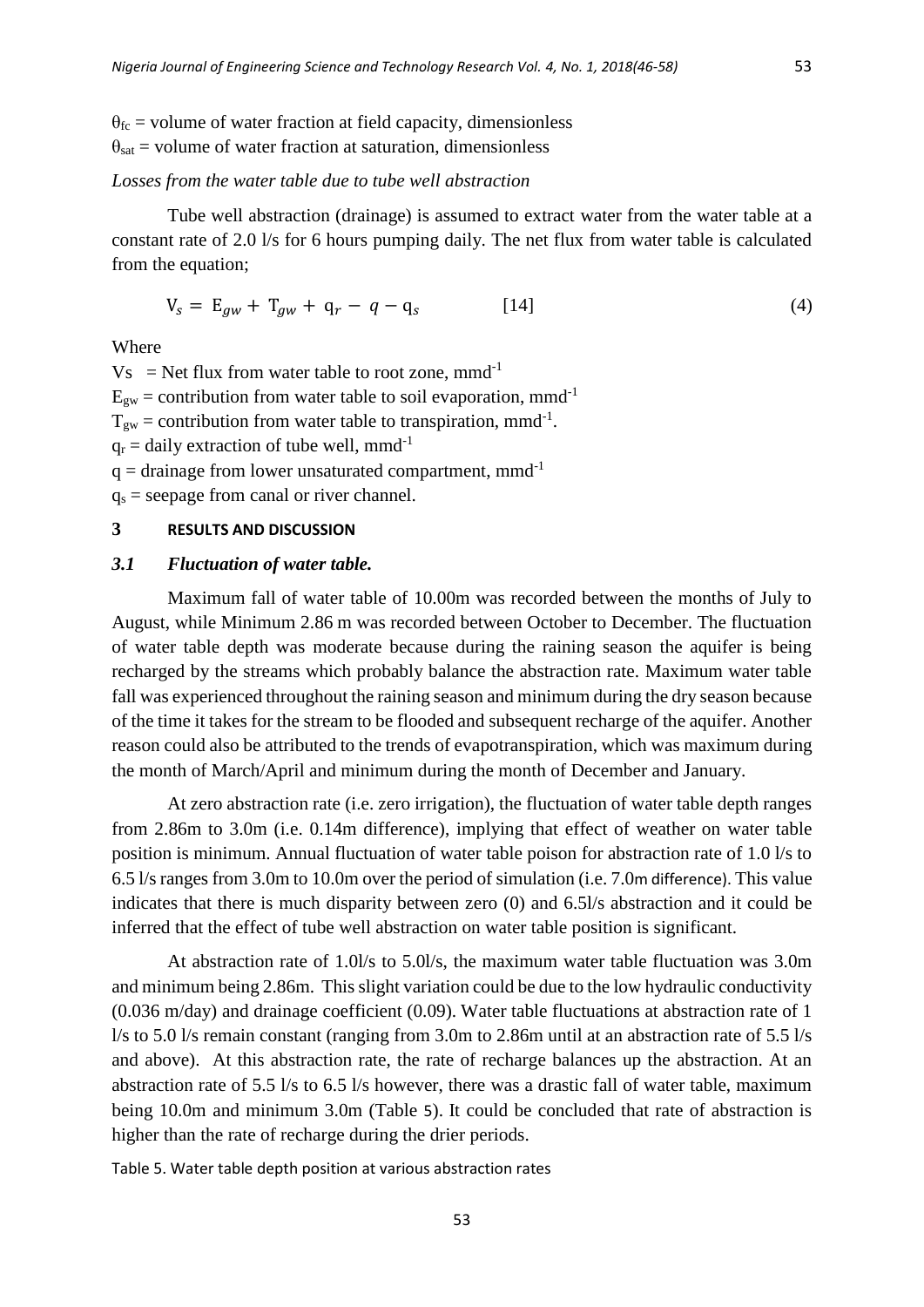| File              | Water table depth |        | <b>Abstraction</b> |
|-------------------|-------------------|--------|--------------------|
|                   | Max(m)            | Min(m) | 1/s                |
| Jere SCL-TM.drr   | 3.00              | 2.86   | 0.00               |
| Jere SCL-TM2.drr  | 3.00              | 2.86   | 1.00               |
| Jere SCL-TM3.drr  | 3.00              | 2.86   | 1.50               |
| Jere SCL-TM4.drr  | 3.00              | 2.86   | 2.00               |
| Jere SCL-TM5.drr  | 3.00              | 2.86   | 2.50               |
| Jere SCL-TM6.drr  | 3.00              | 2.86   | 3.00               |
| Jere SCL-TM7.drr  | 3.00              | 2.86   | 3.50               |
| Jere SCL-TM8.drr  | 3.00              | 2.86   | 4.00               |
| Jere SCL-TM9.drr  | 3.00              | 2.86   | 4.50               |
| Jere SCL-TM10.drr | 3.00              | 2.86   | 5.00               |
| Jere SCL-TM11.drr | 10.00             | 3.01   | 5.50               |
| Jere SCL-TM12.drr | 10.00             | 3.01   | 6.00               |
| Jere SCL-TM13.drr | 10.00             | 3.01   | 6.50               |
|                   |                   |        |                    |

NB. Irrigation at fixed depletion used was 50% total available moisture.

Table 6, shows the maximum, minimum, average and total values of some of the parameters from the annual summary of the result of simulation. The parameters include: root depth, crop cover, rainfall (mm), interception (mm), run off (mm), actual evapotranspiration ET (mm), irrigation (mm), root zone moisture deficit(mm), water table depth (m), and drain flow (mm).

Table 6. Annual Summary Data for various Parameters

| Parameter                            | <b>Max</b> | Min     | Ave     | <b>Total</b>             |
|--------------------------------------|------------|---------|---------|--------------------------|
|                                      | 0.00       | $-1.00$ | $-0.33$ | ۰                        |
| Root Depth (m)<br>Crop Cover $(\% )$ | 1.00       | 0.00    | 0.20    | $\overline{\phantom{a}}$ |
| <b>Rain Fall</b> (mm)                | 98.50      | 0.00    | 1.80    | 6,469.10                 |
| Interception (mm)                    | 0.00       | 0.00    | 0.00    | 0.00                     |
| Run off (mm)                         | 23.60      | 0.00    | 0.10    | 201.90                   |
| Actual ET (mm)                       | 16.10      | 0.00    | 3.50    | 13,081.80                |
| Irrigation (mm)                      | 16.00      | 0.00    | 2.10    | 7,913.10                 |
| Root Zone deficit (mm)               | $-32.40$   | 143.50  | 24.10   | $\overline{\phantom{a}}$ |
| <b>Water Table Depth (mm)</b>        | 10.00      | 2.86    | 9.09    | $\overline{\phantom{a}}$ |
| Drain Flow (mm)                      | 4.40       | 0.00    | 0.00    | 1,091.40                 |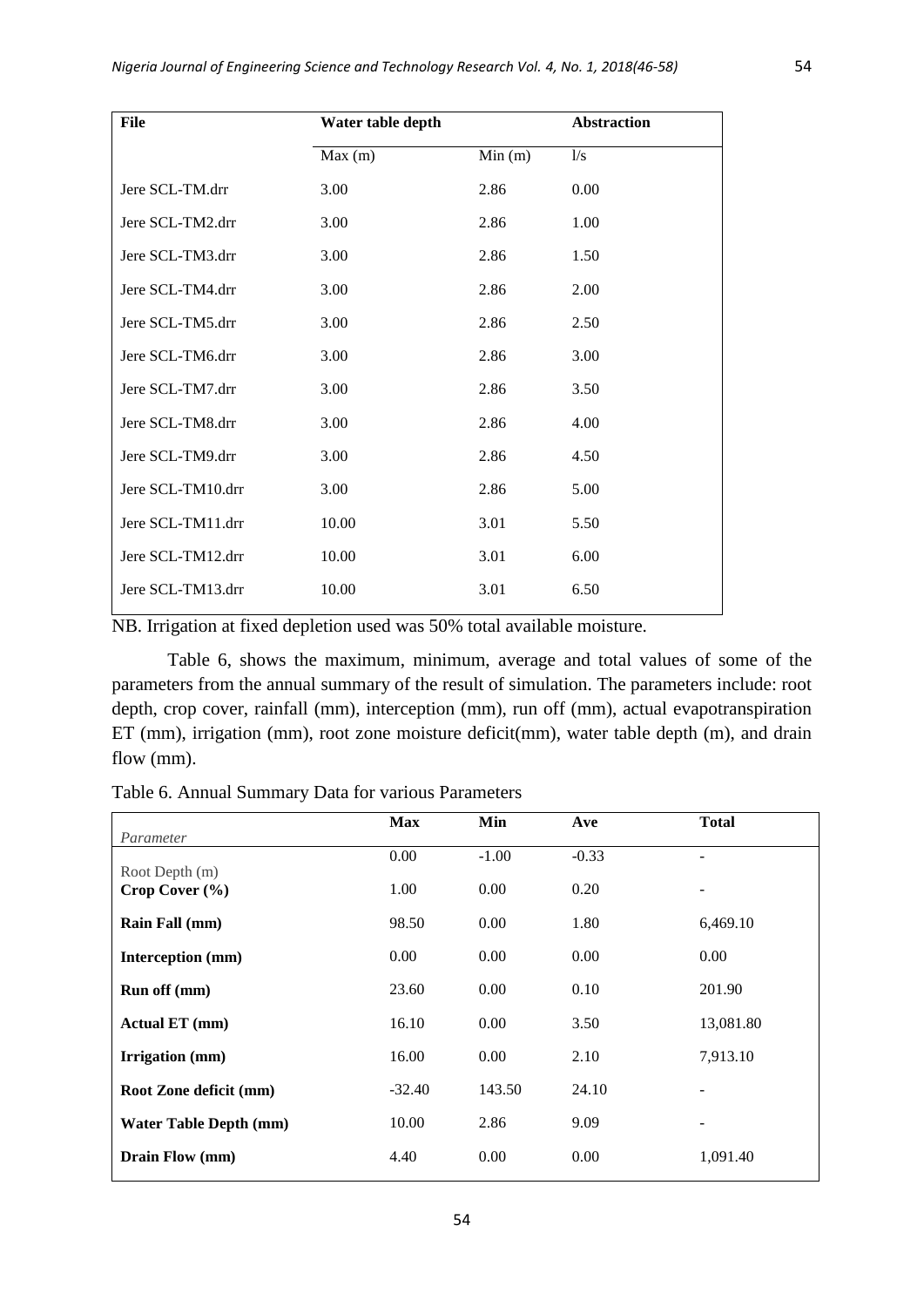#### *3.2 Maximum Rainfall/Runoffs*

Maximum rainfall recorded over the period of simulation was 98.50 mm and minimum being 0, while average for the 10yr period was 1.80 mm. Total rainfalls over the period of simulation was 6469.0 mm. There was no interception since irrigation method adopted for the simulation was surface irritation. Maximum runoff recorded was 2.36 mm and minimum 0. Total runoff recorded was 201.20 mm. The low runoff from the result of simulation was probably due to the soil type selected which is silty clay loam. This soil type has a moderate infiltration capacity. Low runoff result could also be attributed to the moderate to low rainfall recorded over the years.

#### *3.3 Actual ET/Irrigation*

Table 3 also indicate that maximum actual evapotranspiration  $(ET_0)$  was 16.10mm while minimum was 0. Average actual  $ET_0$  was 3.50mm, and total actual  $ET_0$  over the period of simulation was 13081.80mm which is high. This could be due to the high evapotranspiration and solar radiation during greater part of the year. The high evapotranspiration could also be attributed to the principles of Richies equation (2) which consider evaporation in two parts namely moisture and energy dependent.

Maximum irrigation was 16.00 and minimum being 0, while average irrigation over the period of simulation was 2.10mm and total was 7913.10mm (Table 3.2). The moderate value could be because water abstracted was applied back as irrigation at fixed depletion of 25% total availed moisture (TAM).



Figure 3. Water Table and Actual Evapotranspiration (ET) and monthly fluctuation.

Actual  $ET_0$  peak recorded as indicated by the graphs was 445.0mm and monthly  $ET_0$ rages from 5.0mm to 445.0mm (Figure 3). These high values are as a result of high solar radiation as stated earlier.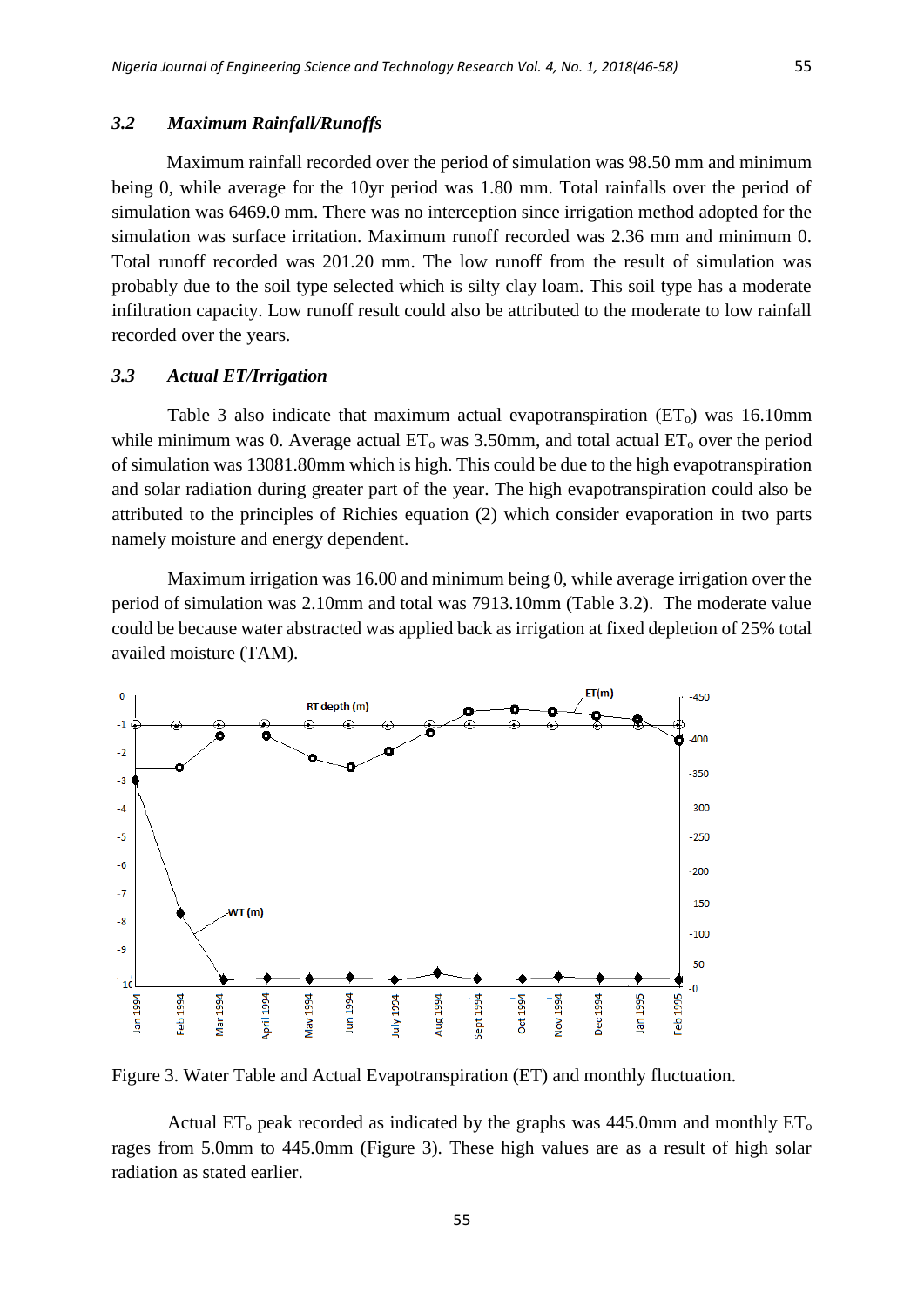#### *3.4 Drain flow*

The drain flow was low, 4.40mm maximum and total 1,091.40 mm. The total value of drain flow was not high due to the fact that drainage used in the simulation (tube well abstraction) was not the conventional pipe drainage but wash bore where water is taken directly from the aquifer and applied as irrigation directly there by returning certain quantity back into the aquifer. Figure 3 shows graphical representation of the water table fluctuation and actual evapotranspiration and root depth while Table 7 a summary of the fluctuation of water table over the simulation period for abstraction rate of zero (0), (1.5l/s) and (6.5l/s). For abstraction rate of 0.0l/s to 5.0l/s the fluctuation was constant between 3.0mm to 2.86 mm.

The result shows that for abstraction rate of zero (0) the monthly water table fluctuation on the graph is almost a straight line while that of 1.0l/s is regular in shape with slight drop at certain intervals. This also remains constant. For the graph of abstraction rate of 5.5l/s to 6.5l/s the graph has a sharp drop from 3m to 9.9m and flattens at 10.0m. This sharp drop was explained in section 3.1 (abstraction rate being higher than recharge). Table 7 shows the summary of the simulation over the whole period from  $1<sup>st</sup>$  January 1994 to December 2003. The summary of all the parameters and the values of abstraction rates of 0.00 l/s, 1.5 l/s and 6.5 l/s is comprehensively summarized in Table 7.

| <b>Parameters</b>              |         | Zero (0) Abstraction |             |                          | <b>Abstraction 1.5l/s</b> |             |                  | <b>Abstraction 6.5l/s</b> |         |            |       |                          |
|--------------------------------|---------|----------------------|-------------|--------------------------|---------------------------|-------------|------------------|---------------------------|---------|------------|-------|--------------------------|
|                                | Max     | Min                  | Ave         | Total                    | Max                       | Min         | Ave              | Total                     | Max     | Min        | Ave   | Tota<br>ı                |
| Water Table (m)                | 3.0     | 2.9                  | 3.0         | $\sim$                   | 3.0                       | 2.9         | $\overline{3.0}$ | $\sim$                    | 10.0    | 3.0        | 9.1   | $\overline{\phantom{a}}$ |
| $ET$ (mm)                      | 16.1    | 0.0                  | 3.5         | 12900.<br>$\overline{c}$ | 16.1                      | 0.0         | 3.5              | 12,900.<br>$\overline{c}$ | 16.1    | 0.0        | 3.6   | 1308<br>1.8              |
| Rainfall (mm)                  | 98.5    | 0.0                  | 1.8         | 6,469.1                  | 98.5                      | 0.0         | 1.8              | 6,469.1                   | 98.5    | 0.0        | 1.8   | 6469<br>$\cdot$          |
| Root depth (m)                 | 0.0     | 1.0                  | 0.3         | $\overline{\phantom{a}}$ | 0.0                       | 1.0         | 0.3              | ÷,                        | 0.0     | 1.0        | 0.3   | $\overline{\phantom{a}}$ |
| Crop Cover (%)                 | 1.0     | 0.0                  | 0.2         | $\overline{\phantom{a}}$ | 1.0                       | 0.0         | 0.2              | ÷,                        | 1.0     | 0.0        | 0.2   | $\frac{1}{2}$            |
| Run off (mm)                   | 23.6    | 0.0                  | 0.1         | 201.9                    | 23.6                      | 0.0         | 0.1              | 201.9                     | 23.6    | 0.0        | 0.1   | 201.<br>9                |
| Interception (mm)              | 3.0     | 0.0                  | 0.0         | 5.7                      | 3.0                       | 0.0         | 0.0              | 5.70                      | 16.0    | 0.0        | 0.0   | 5.7                      |
| Drain Flow (mm)                | 4.4     | 0.0                  | 0.0         | $\overline{\phantom{a}}$ | 4.4                       | 0.0         | 0.0              | 1,091.4                   | 0.0     | 0.0        | 0.0   | 0.0                      |
| Irrigation (mm)                | 16.0    | 0.0                  | 2.1         | 7,685.8                  | 16.0                      | 0.0         | 2.1              | 7,685.8                   | 16.0    | 0.0        | 2.2   | 7913<br>$\cdot$ 1        |
| Root Zone deficit<br>(mm)      | $-32.4$ | 143.5                | 24.1        | $\overline{\phantom{a}}$ | $-32.4$                   | 143.5       | 24.1             | L,                        | $-32.4$ | 143.<br>5. | 34.2  | $\overline{\phantom{a}}$ |
| Water<br>content in<br>G/W     | 3,273.5 | 3,273.5              | 3,27<br>3.3 | $\overline{a}$           | 3,273.5                   | 3,273.<br>5 | 3,273.3          | $\overline{\phantom{a}}$  | 3273.5  | 0.0        | 427.3 | $\overline{\phantom{a}}$ |
| Water<br>content<br>Topsoil    | 69.0    | 28.0                 | 47.4        | $\overline{\phantom{a}}$ | 69.0                      | 28.0        | 47.4             | ÷,                        | 69.0    | 28.0       | 47.5  |                          |
| Water<br>in<br>content<br>Root | 285.2   | 0.0                  | 69.1        | $\sim$                   | 285.2                     | 0.0         | 69.1             | $\overline{a}$            | 285.2   | 0.0        | 68.9  | $\overline{a}$           |

Table 7. Summary of result data (01/Jan/1994 – 31/Dec/2003)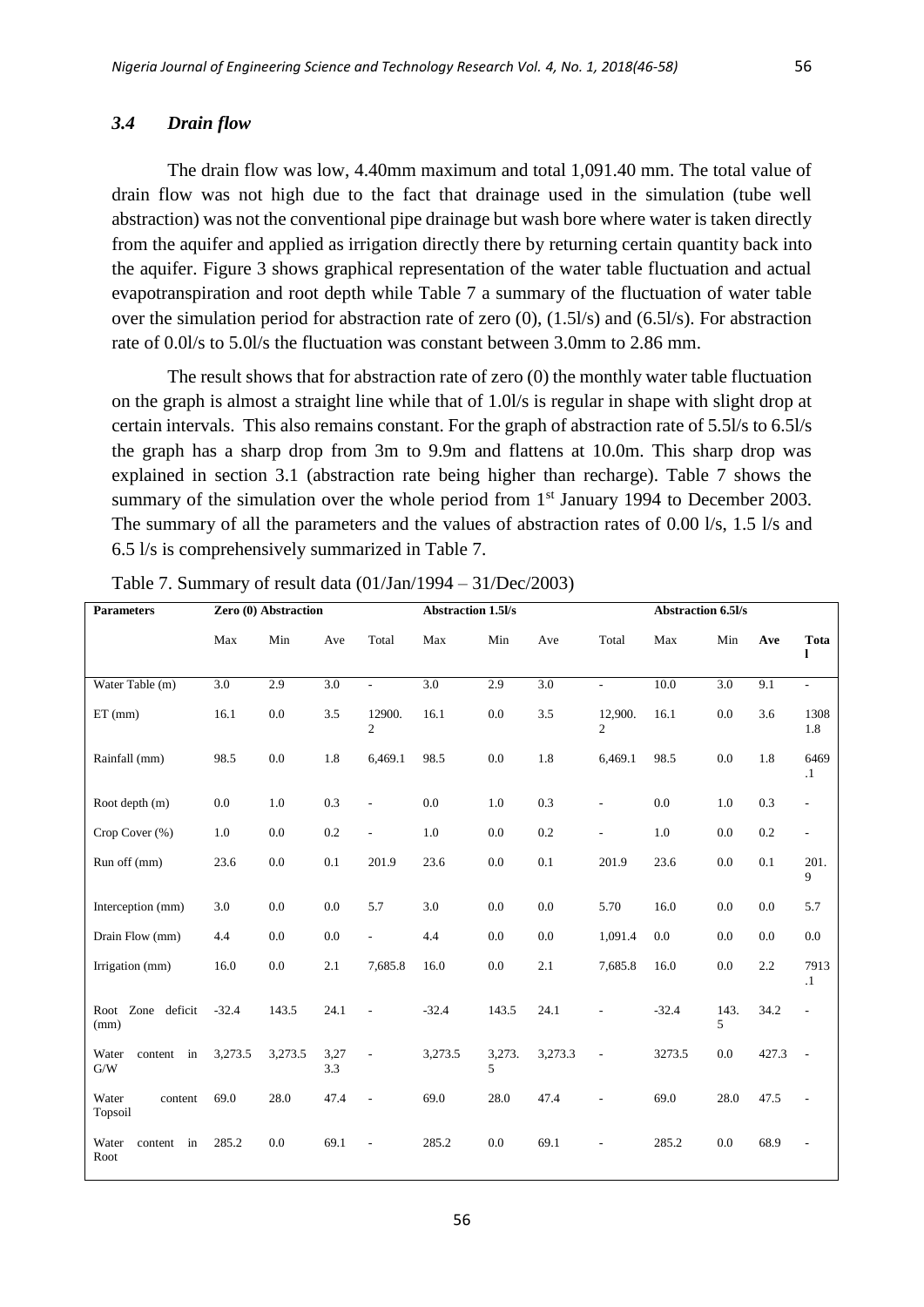# **4 CONCLUSION**

The results of simulation of water table position indicates that it does not fall below suction lift (8.0m) of the petrol driven engine pumps used by farmers in the study area at an abstraction rate below 5.5 l/s. Maximum water table fall was 10.0 m at an abstraction rate of 6.5 l/s. This is far above the average abstraction rate of 1.5 l/s where water table fall was

3.0m. As long as abstraction rate does not exceed 5.5 l/s long term Fadama irrigation farming is sustainable provided the aquifers are recharged by the streams. The results also indicate that climate has little effect on water table fluctuation at zero irrigation (zero abstraction rates). Maximum, minimum, average and total values for water table fluctuation from the annual summary of the simulation are within safe limits hence sustainability could be maintained. It could be concluded therefore that from the medium term simulation period (10years) sustainability of small scale irrigation farming in the Fadama could be maintained and farmers conveniently can continue to use the portable petrol driven engine pumps.

# **5 RECOMMENDATIONS**

It is recommended that long term simulation period (30years) should be carried out using other models (e.g. mudflow and GSM 9.5 model) to further subject the study of water table fluctuation through simulation in the study area under various water management practices to ascertain long term sustainability. Secondly, it is also recommended that State Government and Federal Government agencies should establish more network of Metrological station for long term adequate and accurate data collection. Lastly, it is recommended that farmers should continue to use the petrol driven engine pumps of 8.0m suction lift and not change to other pumps that has higher suction lift for sustainability.

# **REFERENCES**

- 1. World Bank (1997). Staff appraisal report. Federal Republic of Nigeria, National Fadama Development Project (NFDP). Agriculture Operation Division, Country Department IV.
- 2. Adeniji, F.A. (2001). Re-orientation of irrigation agencies management and institutional reforms for sustainable management of irrigation schemes. Proc. National workshop on participatory irrigation management of the public sector irrigation schemes in Nigeria. pp. 23-34.
- 3. World Bank (1992). Report on National Fadama Development Project (NFDP).
- 4. Alkali (1999). Application of mudflow model in monitoring of shallow aquifer. Case study Dogona oasis, Yobe State, Nigeria."Ph.D Dissertation, unpublished. .
- 5. Allen, A.D (2002). The influence of soil properties on saturated hydraulic conductivity of a soil in University of Maiduguri. M.Sc. thesis, unpublished.
- 6. Carter, R.C. Ruston, K.R, Lier, V.H.M. and Hassan, M. (2002). Modeling with limited data. "Plausibility as a measure of model reliability". Calibration and reliability in groundwater modeling proc of the 4th international conference, model care, vol. 1. pp.  $328 - 320$ .